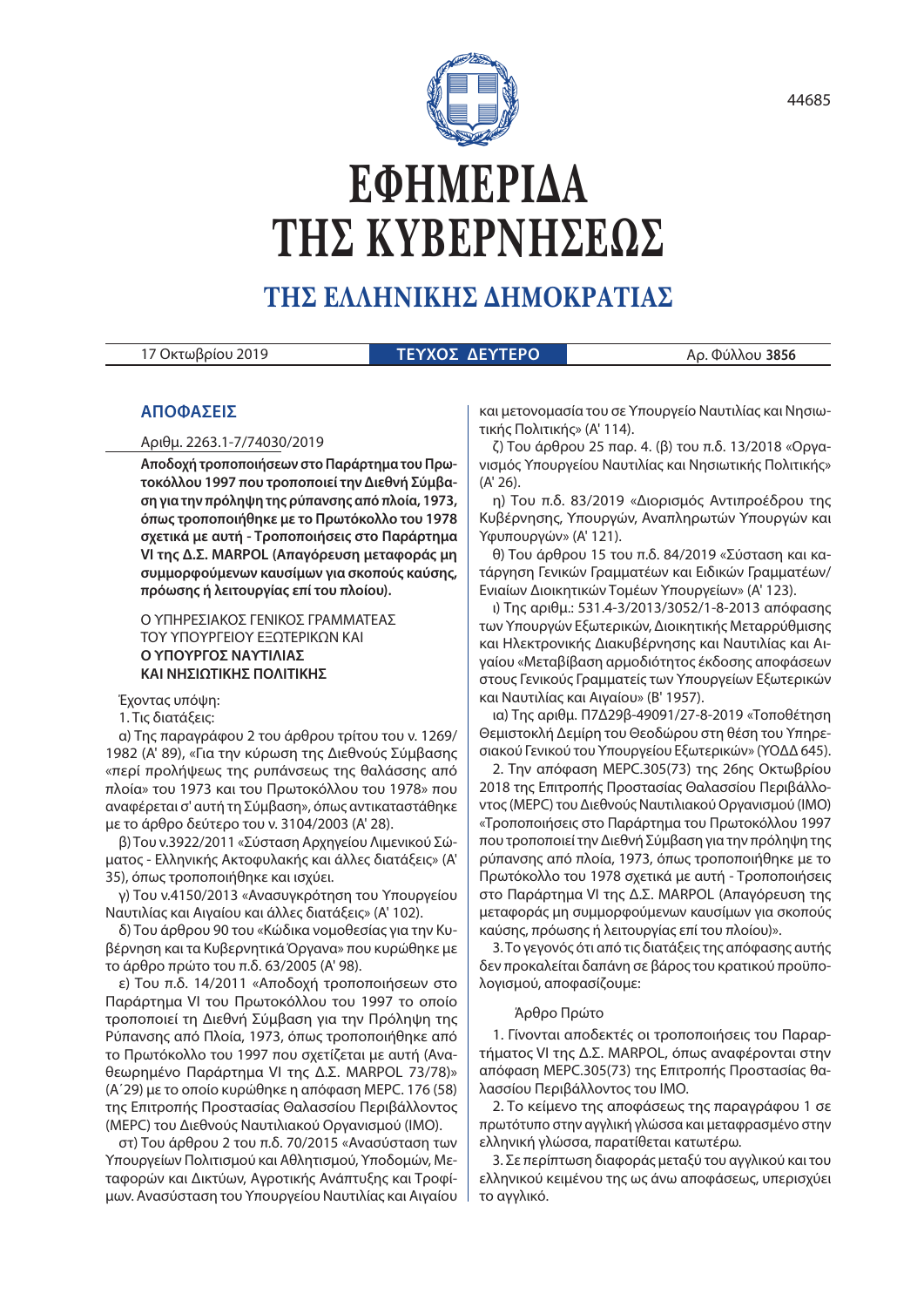# **RESOLUTION MEPC.305(73) (adopted on 26 October 2018)**

# **AMENDMENTS TO THE ANNEX OF THE PROTOCOL OF 1997 TO AMEND THE INTERNATIONAL CONVENTION FOR THE PREVENTION OF POLLUTION FROM SHIPS, 1973, AS MODIFIED BY THE PROTOCOL OF 1978 RELATING THERETO**

# **Amendments to MARPOL Annex VI**

# **(Prohibition on the carriage of non-compliant fuel oil for combustion purposes for propulsion or operation on board a ship)**

# THE MARINE ENVIRONMENT PROTECTION COMMITTEE,

RECALLING Article 38(a) of the Convention on the International Maritime Organization concerning the functions of the Marine Environment Protection Committee conferred upon it by international conventions for the prevention and control of marine pollution from ships,

NOTING article 16 of the International Convention for the Prevention of Pollution from Ships, 1973, as modified by the Protocols of 1978 and 1997 relating thereto (MARPOL), which specifies the amendment procedure and confers upon the appropriate body of the Organization the function of considering amendments thereto for adoption by the Parties,

HAVING CONSIDERED, at its seventy-third session, proposed amendments to MARPOL Annex VI concerning the prohibition on the carriage of non-compliant fuel oil for combustion purposes for propulsion or operation on board a ship,

1 ADOPTS, in accordance with article 16(2)(d) of MARPOL, amendments to MARPOL Annex VI, the text of which is set out in the annex to the present resolution;

2 DETERMINES, in accordance with article 16(2)(f)(iii) of MARPOL, that the amendments shall be deemed to have been accepted on 1 September 2019 unless, prior to that date, not less than one third of the Parties or Parties the combined merchant fleets of which constitute not less than 50% of the gross tonnage of the world's merchant fleet, have communicated to the Organization their objection to the amendments;

3 INVITES the Parties to note that, in accordance with article  $16(2)(g)(ii)$  of MARPOL, the said amendments shall enter into force on 1 March 2020 upon their acceptance in accordance with paragraph 2 above;

4 REQUESTS the Secretary-General, for the purposes of article 16(2)(e) of MARPOL, to transmit certified copies of the present resolution and the text of the amendments contained in the annex to all Parties to MARPOL;

5 REQUESTS FURTHER the Secretary-General to transmit copies of the present resolution and its annex to Members of the Organization which are not Parties to MARPOL.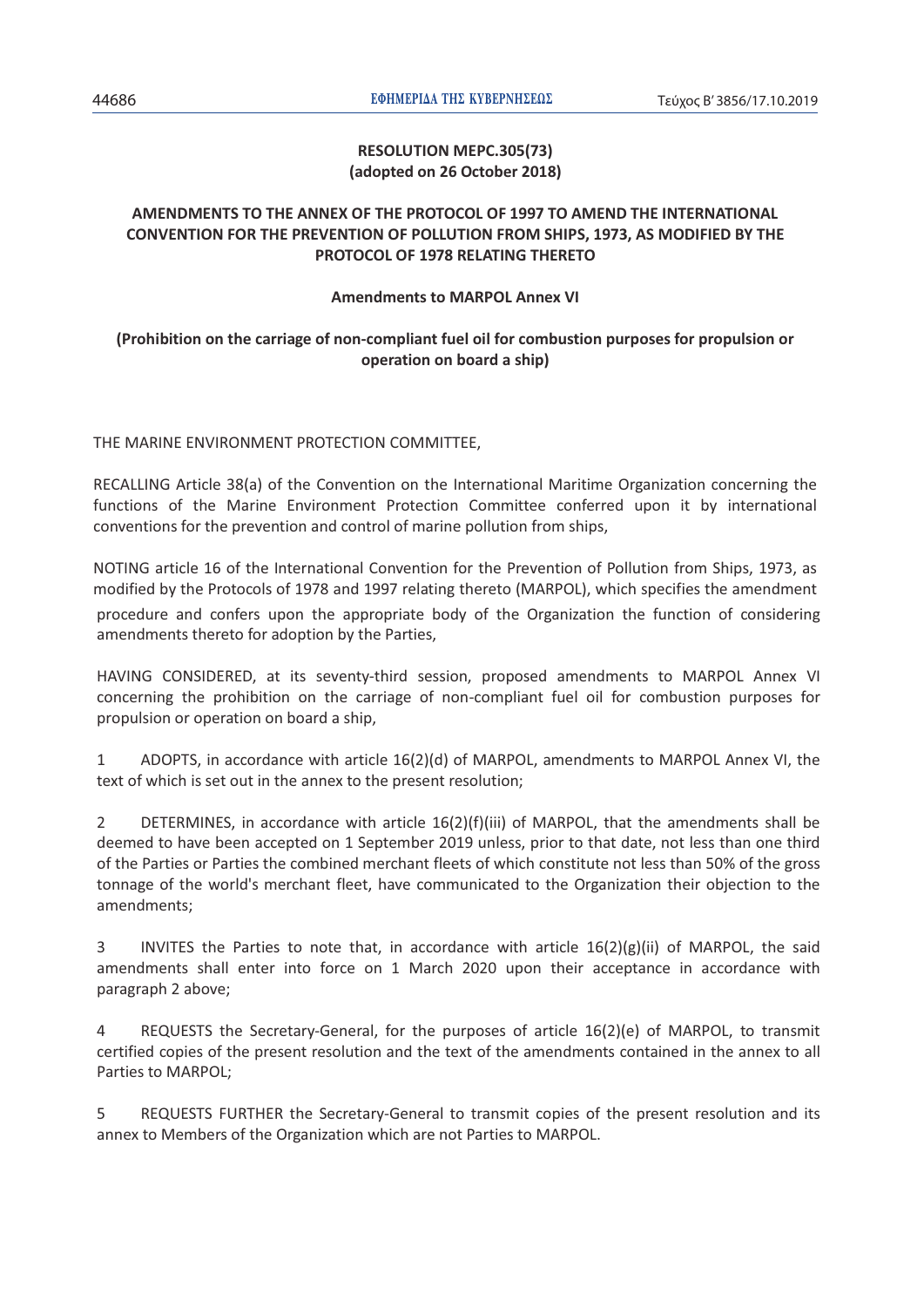#### ANNEX

## **AMENDMENTS TO MARPOL ANNEX VI**

# **(Prohibition on the carriage of non-compliant fuel oil for combustion purposes for propulsion or operation on board a ship)**

#### **ANNEX VI**

## **REGULATIONS FOR THE PREVENTION OF AIR POLLUTION FROM SHIPS Regulation 14**

Sulphur oxides (SOx) and particulate matter

#### **General requirements**

1 Paragraph 1 is replaced by the following:

"1 The sulphur content of fuel oil used or carried for use on board a ship shall not exceed 0.50% m/m."

#### **Requirements within emission control areas**

- 2 Paragraph 3 is replaced by the following:
	- "3 For the purpose of this regulation, an emission control area shall be any sea area, including any port area, designated by the Organization in accordance with the criteria and procedures set forth in appendix III to this Annex. The emission control areas under this regulation are:
		- 1 the Baltic Sea area as defined in regulation 1.11.2 of Annex I of the present Convention;
		- 2 the North Sea area as defined in regulation 1.14.6 of Annex V of the present Convention;
		- 3 the North American Emission Control Area, which means the area described by the coordinates provided in appendix VII to this Annex; and
		- 4 the United States Caribbean Sea Emission Control Area, which means the area described by the coordinates provided in appendix VII to this Annex."
- 3 Paragraph 4 is replaced by the following:

 "4 While a ship is operating within an emission control area, the sulphur content of fuel oil used on board that ship shall not exceed 0.10% m/m."

4 The subtitle "Review provision" and paragraphs 8, 9 and 10 are deleted.

## **Appendix I**

**Form of International Air Pollution Prevention (IAPP) Certificate (Regulation 8)**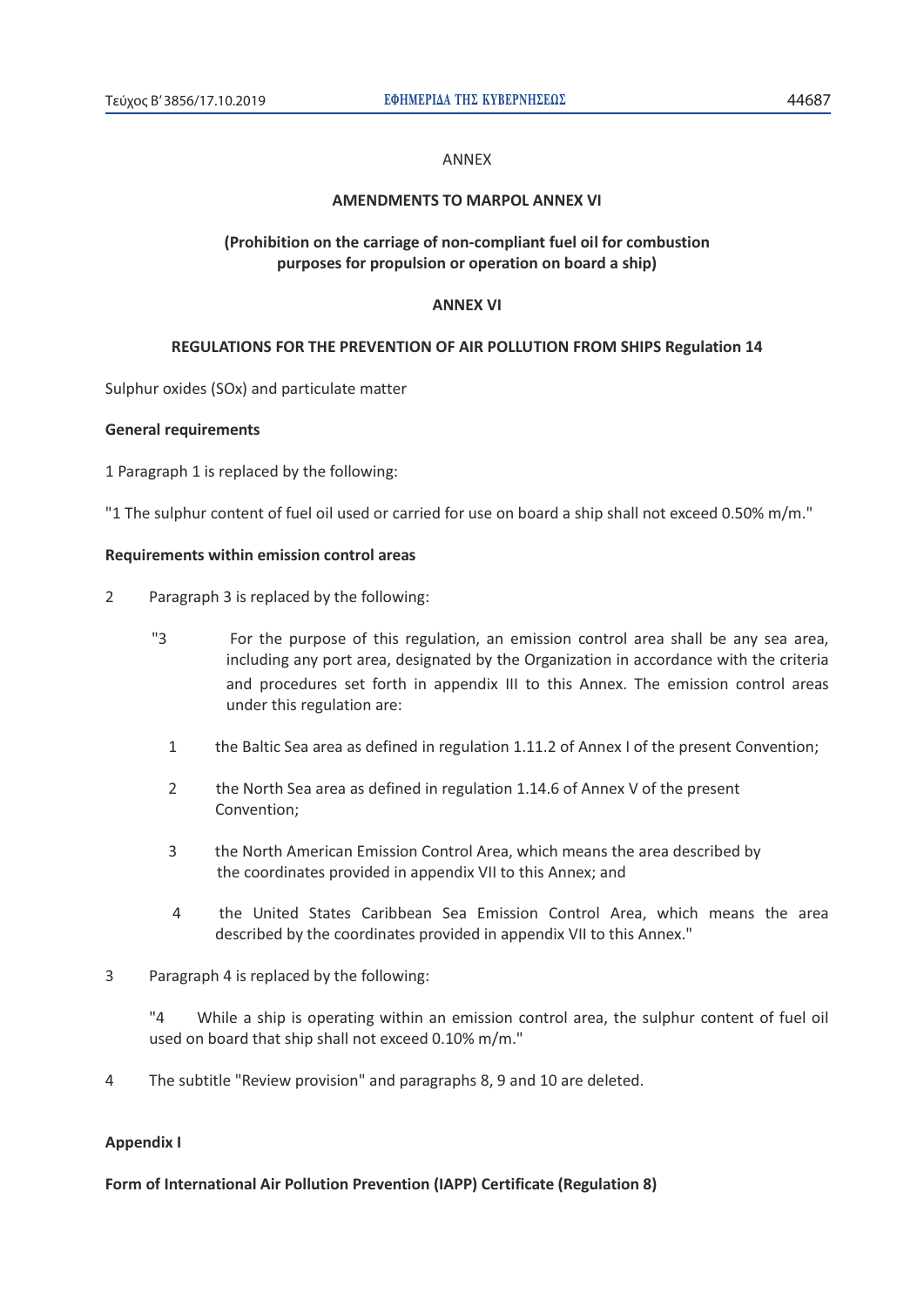# **Supplement to International Air Pollution Prevention Certificate (IAPP Certificate)**

5 Paragraphs 2.3.1 and 2.3.2 are replaced by the following and a new paragraph 2.3.3 is added as follows:

 "2.3.1 When the ship operates outside of an emission control area specified in regulation 14.3, the ship uses:

1 fuel oil with a sulphur content as documented by bunker delivery notes that does not exceed the limit value of 0.50% m/m, and/or …………………………………………………………………………………□

 2 an equivalent arrangement approved in accordance with regulation 4.1 as listed in paragraph 2.6 that is at least as effective in terms of SOX emission reductions as compared to using a fuel oil with a sulphur content limit value of 0.50% m/m ……………………………………………………….…………....□

 2.3.2 When the ship operates inside an emission control area specified in regulation 14.3, the ship uses:

 1 fuel oil with a sulphur content as documented by bunker delivery notes that does not exceed the limit value of 0.10% m/m, and/or ………………………………………………………………………….□

 2 an equivalent arrangement approved in accordance with regulation 4.1 as listed in paragraph 2.6 that is at least as effective in terms of SOX emission reductions as compared to using a fuel oil with a sulphur content limit value of 0.10% m/m …………………………………………………...………………..□

2.3.3 For a ship without an equivalent arrangement approved in accordance with regulation 4.1 as listed in paragraph 2.6, the sulphur content of fuel oil carried for use on board the ship shall not exceed 0.50% m/m as documented by bunker delivery notes ……………………………………………………...………□"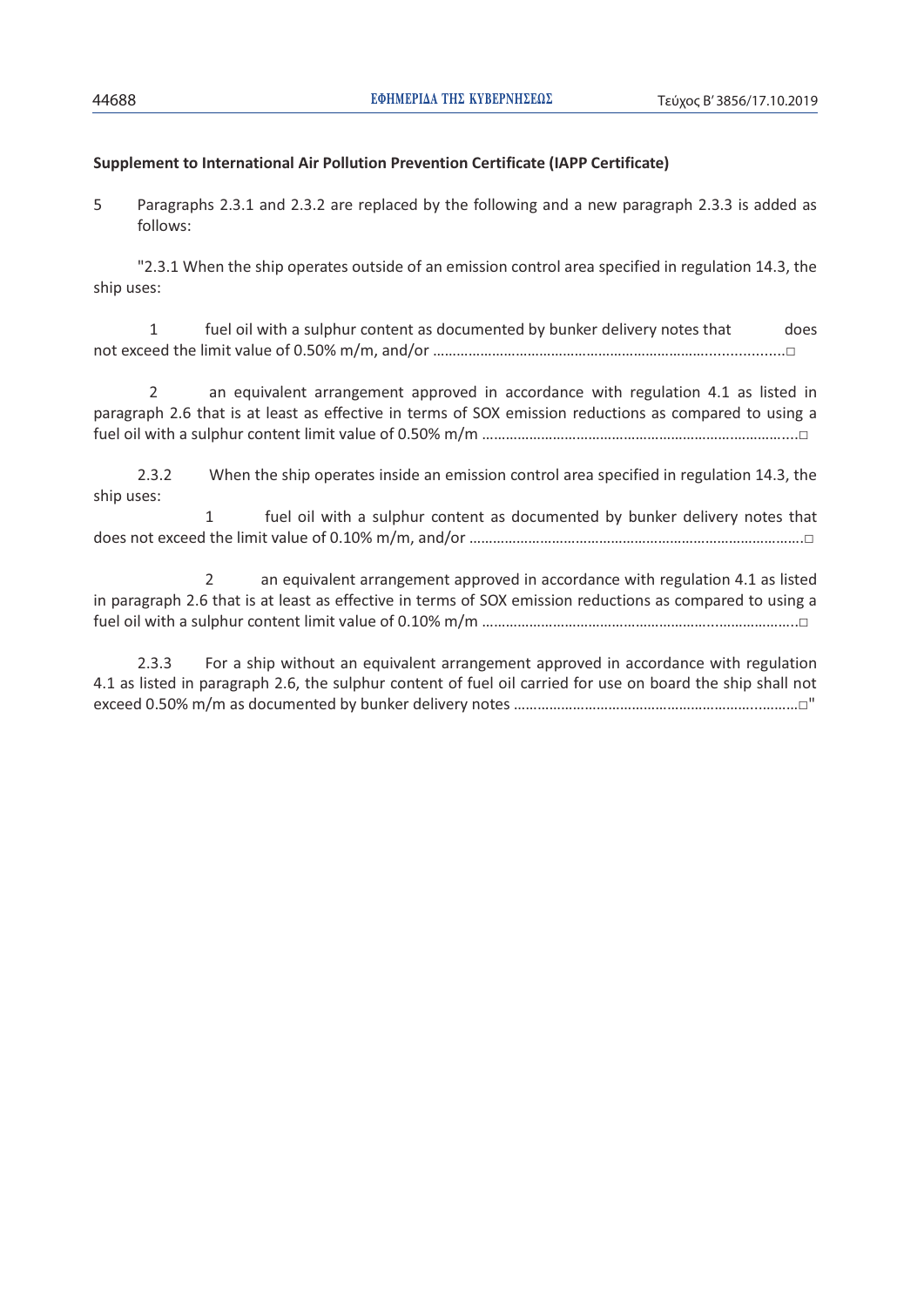ΑΠΟΦΑΣΗ MEPC.305(73) (Υιοθετήθηκε την 26η Οκτωβρίου 2018)

ΤΡΟΠΟΠΟΙΗΣΕΙΣ ΣΤΟ ΠΑΡΑΡΤΗΜΑ ΤΟΥ ΠΡΩΤΟΚΟΛΛΟΥ ΤΟΥ 1997 ΠΟΥ ΤΡΟΠΟΠΟΙΕΙ ΤΗ ΔΙΕΘΝΗ ΣΥΜΒΑΣΗ ΓΙΑ ΤΗΝ ΠΡΟΛΗΨΗ ΡΥΠΑΝΣΗΣ ΑΠΟ ΠΛΟΙΑ, 1973, ΟΠΩΣ ΤΡΟΠΟΠΟΙΗΘΗΚΕ ΜΕ ΤΟ ΠΡΩΤΟΚΟΛΛΟ ΤΟΥ 1978 ΣΧΕΤΙΚΑ ΜΕ ΑΥΤΗ

Τροποποιήσεις στο Παράρτημα VI της Δ.Σ. MARPOL (Απαγόρευση μεταφοράς μη συμμορφούμενων καυσίμων για σκοπούς καύσης, πρόωσης ή λειτουργίας επί του πλοίου)

# Η ΕΠΙΤΡΟΠΗ ΠΡΟΣΤΑΣΙΑΣ ΘΑΛΑΣΣΙΟΥ ΠΕΡΙΒΑΛΛΟΝΤΟΣ,

ΜΝΗΜΟΝΕΥΟΝΤΑΣ το άρθρο 38(α) της Σύμβασης του Διεθνούς Ναυτιλιακού Οργανισμού σχετικά με τις αρμοδιότητες της Επιτροπής Προστασίας Θαλασσίου Περιβάλλοντος οι οποίες της παραχωρήθηκαν από τις διεθνείς συμβάσεις πρόληψης και ελέγχου θαλάσσιας ρύπανσης από πλοία,

ΣΗΜΕΙΩΝΟΝΤΑΣ το άρθρο 16 της Διεθνούς Σύμβασης για την Πρόληψη Ρύπανσης από Πλοία, 1973, όπως τροποποιήθηκε από τα Πρωτόκολλα του 1978 και του 1997 που έχουν σχέση με αυτή (MARPOL), που ορίζει τη διαδικασία τροποποίησης και αναθέτει στο αρμόδιο όργανο του Οργανισμού την αρμοδιότητα εξέτασης και υιοθέτησης τροποποιήσεων αυτής,

ΕΧΟΝΤΑΣ ΕΞΕΤΑΣΕΙ στην εβδομηκοστή τρίτη Σύνοδό της, τις προταθείσες τροποποιήσεις στο Παράρτημα VI της MARPOL που αφορούν την απαγόρευση μεταφοράς μη συμμορφούμενων καυσίμων για σκοπούς καύσης, πρόωσης ή λειτουργίας επί του πλοίου,

1. ΥΙΟΘΕΤΕΙ, σύμφωνα με το άρθρο 16(2)(δ) της MARPOL, τροποποιήσεις στο Παράρτημα VI της MARPOL, το κείμενο των οποίων παρατίθεται στο Παράρτημα της παρούσας απόφασης,

2. ΟΡΙΖΕΙ, σύμφωνα με το άρθρο 16(2)(στ)(iii) της MARPOL, ότι οι τροποποιήσεις πρέπει να θεωρούνται ότι έχουν γίνει αποδεκτές την 1η Σεπτεμβρίου 2019, εκτός εάν, πριν από την ημερομηνία αυτή, όχι λιγότερο από το ένα τρίτο των Μερών ή Μερών των οποίων η συνολική χωρητικότητα των εμπορικών τους στόλων αποτελεί όχι λιγότερο από το 50% της ολικής χωρητικότητας του παγκόσμιου εμπορικού στόλου, έχουν γνωστοποιήσει στον Οργανισμό την αντίθεσή τους στις τροποποιήσεις,

3. ΚΑΛΕΙ τα Μέρη να λάβουν υπόψη ότι, σύμφωνα με το άρθρο 16(2)(ζ)(ii) της MARPOL, οι αναφερόμενες τροποποιήσεις πρέπει να τεθούν σε ισχύ την 1η Μαρτίου 2020 μετά την αποδοχή τους σύμφωνα με την ανωτέρω παράγραφο 2,

4. ΑΙΤΕΙΤΑΙ από τον Γενικό Γραμματέα, σύμφωνα με το άρθρο 16(2)(ε) της MARPOL, να διαβιβάσει σε όλα τα Μέρη της MARPOL πιστοποιημένα αντίγραφα της παρούσας απόφασης καθώς και το κείμενο των τροποποιήσεων που περιλαμβάνεται στο Παράρτημα αυτής,

6. ΑΙΤΕΙΤΑΙ ΠΕΡΑΙΤΕΡΩ από τον Γενικό Γραμματέα να διαβιβάσει στα Μέλη του Οργανισμού, τα οποία δεν είναι Μέρη στη MARPOL, αντίγραφα της παρούσας απόφασης και του Παραρτήματος αυτής.

ΠΑΡΑΡΤΗΜΑ

ΤΡΟΠΟΠΟΙΗΣΕΙΣ ΣΤΟ ΠΑΡΑΡΤΗΜΑ VI ΤΗΣ MARPOL (Απαγόρευση μεταφοράς μη συμμορφούμενων καυσίμων για σκοπούς καύσης, πρόωσης

ή λειτουργίας επί του πλοίου)

Παράρτημα VI ΚΑΝΟΝΙΣΜΟΙ ΓΙΑ ΤΗΝ ΠΡΟΛΗΨΗ ΡΥΠΑΝΣΗΣ ΤΟΥ ΑΕΡΑ ΑΠΟ ΠΛΟΙΑ

Κανονισμός 14

Οξείδια του θείου (SOX) και αιωρούμενα σωματίδια Γενικές Απαιτήσεις

1. Η παράγραφος 1 αντικαθίσταται από την ακόλουθη: "1 Η περιεκτικότητα σε θείο του καυσίμου που χρησιμοποιείται ή μεταφέρεται για χρήση στο πλοίο δεν πρέπει να υπερβαίνει το 0,50% m/m."

Απαιτήσεις εντός των περιοχών ελέγχου εκπομπών

2. Η παράγραφος 3 αντικαθίσταται από το ακόλουθο κείμενο:

"3 Για τους σκοπούς του παρόντος κανονισμού, ως περιοχή ελέγχου εκπομπών νοείται κάθε θαλάσσια περιοχή, συμπεριλαμβανομένης οποιασδήποτε περιοχής λιμένα, που έχει οριστεί από τον Οργανισμό σύμφωνα με τα κριτήρια και τις διαδικασίες που καθορίζονται στο προσάρτημα III του παρόντος Παραρτήματος. Οι περιοχές ελέγχου εκπομπών σύμφωνα με τον παρόντα κανονισμό είναι:

1. η περιοχή της Βαλτικής Θάλασσας όπως ορίζεται στον κανονισμό 1.11.2 του Παραρτήματος Ι της παρούσας Σύμβασης,

2. η περιοχή της Βόρειας Θάλασσας όπως ορίζεται στον κανονισμό 1.14.6 του Παραρτήματος V της παρούσας Σύμβασης,

3. η Περιοχή Ελέγχου Εκπομπών της Βόρειας Αμερικής, ήτοι η περιοχή που περιγράφεται από τις συντεταγμένες που παρέχονται στο προσάρτημα VII του παρόντος παραρτήματος και

4. η Περιοχή Ελέγχου Εκπομπών στην Καραϊβική Θάλασσα των Ηνωμένων Πολιτειών, ήτοι η περιοχή που περιγράφεται από τις συντεταγμένες που παρέχονται στο προσάρτημα VII του παρόντος Παραρτήματος."

3. Η παράγραφος 4 αντικαθίσταται από την ακόλουθη:

"4 Όταν ένα πλοίο επιχειρεί εντός μιας περιοχής ελέγχου εκπομπών, η περιεκτικότητα σε θείο του καυσίμου που χρησιμοποιείται στο πλοίο αυτό δεν πρέπει να υπερβαίνει το 0,10% m/m."

4. Ο υπότιτλος "Διάταξη Αναθεώρησης" και οι παράγραφοι 8, 9 και 10 διαγράφονται.

#### Προσάρτημα Ι

Τύπος του Διεθνούς Πιστοποιητικού Πρόληψης της Ρύπανσης του Αέρα (ΙΑΡΡ) (Κανονισμός 8).

Συμπλήρωμα του Διεθνούς Πιστοποιητικού Πρόληψης της Ρύπανσης του Αέρα (Πιστοποιητικό ΙΑΡΡ).